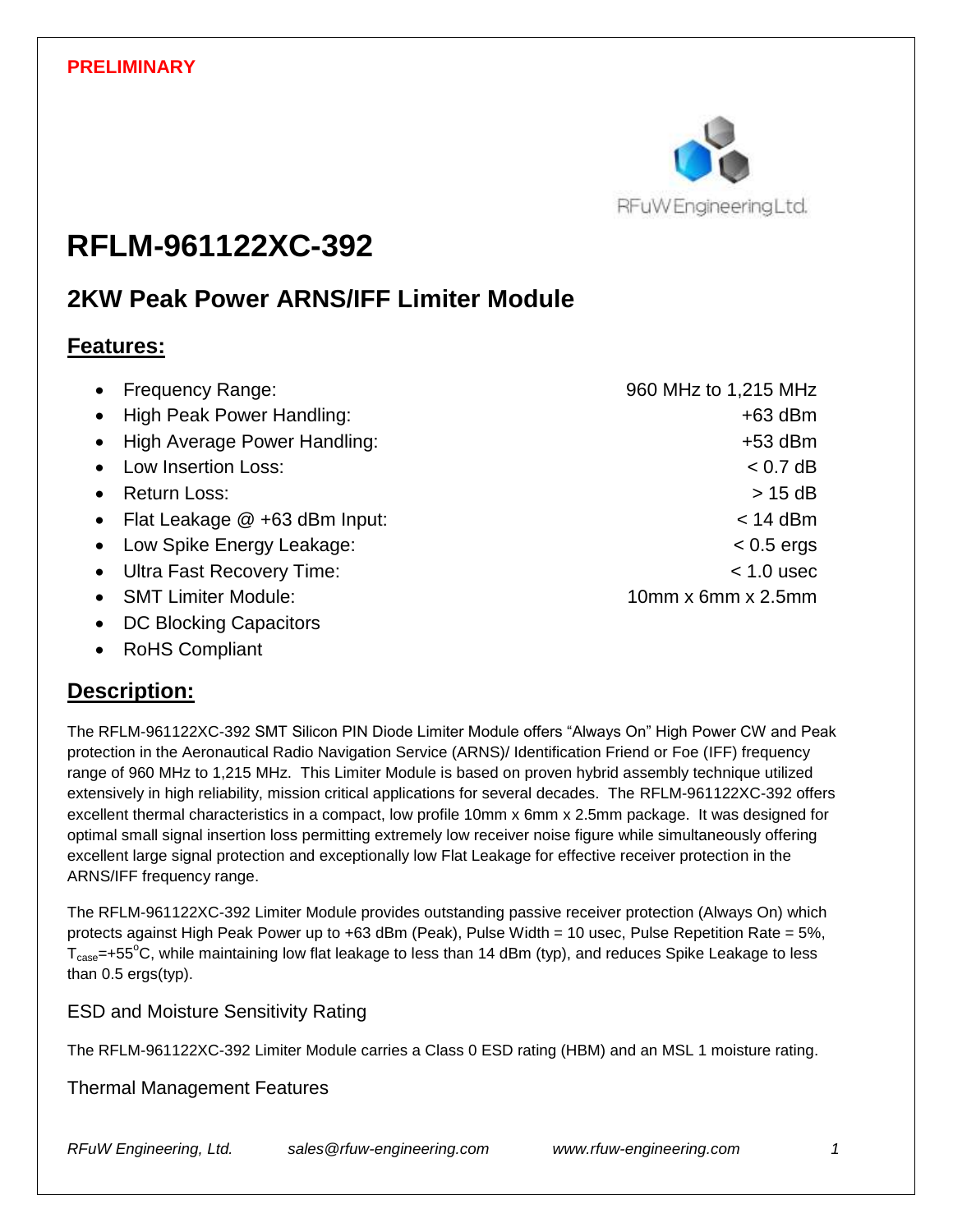**PRELIMINARY** *RFLM-961122XC-392 Rev A*

The proprietary design methodology minimizes the thermal resistance from the coarse stage shunt limiter diode junction to base plate. This three stage passive limiter design employs a very sensitive detector circuit which enables ultra-fast turn on of both the intermediate and coarse stages. This circuit topology coupled with the thermal characteristic of the substrate design enables the Limiter Module to reliably handling High Input RF Power up to +53 dBm CW and RF Peak Power levels up to +63 dBm (10 uSec pulse width @ 5.0% duty cycle) with base plate temperature at +55°C. The RFLM-961122XC-392 is based on a substrate designed to offer superior long term reliability in the customer's application by utilizing ultra-thin Au plating to combat Au embrittlement concerns.

## **Absolute Maximum Ratings**

 $@ Z<sub>o</sub>=50Ω, T<sub>A</sub>= +25<sup>°</sup>C as measured on the base ground surface of the device.$ 

| <b>Parameter</b>                                          | <b>Conditions</b>                                                                                                                                                                                          | <b>Absolute Maximum Value</b>                        |
|-----------------------------------------------------------|------------------------------------------------------------------------------------------------------------------------------------------------------------------------------------------------------------|------------------------------------------------------|
| <b>Operating Temperature</b>                              |                                                                                                                                                                                                            | -65 $^{\circ}$ C to 125 $^{\circ}$ C                 |
| <b>Storage Temperature</b>                                |                                                                                                                                                                                                            | -65 $\mathrm{^{\circ}C}$ to 150 $\mathrm{^{\circ}C}$ |
| <b>Junction Temperature</b>                               |                                                                                                                                                                                                            | $175^{\circ}$ C                                      |
| <b>Assembly Temperature</b>                               | $T = 30$ seconds                                                                                                                                                                                           | $260^{\circ}$ C                                      |
| <b>RF Peak Incident Power</b>                             | $T_{\text{CASE}} = 55^{\circ}C$ , source and load<br>VSWR $<$ 1.2:1, RF Pulse width<br>$=$ 10 usec, duty cycle $=$ 5%,<br>derated linearly to 0 W at<br>$T_{\text{CASE}} = 150^{\circ}C_{\text{(note 1)}}$ | $+63$ dBm                                            |
| <b>RF CW Incident Power</b>                               | $T_{\text{CASE}} = +55^{\circ}C$ , source and load<br>VSWR $<$ 1.2:1, derated linearly<br>to 0 W at $T_{\text{CASE}} = 150^{\circ}C$ (note 1)                                                              | $+53$ dBm                                            |
| RF Input & Output DC Block<br>Capacitor Voltage Breakdown |                                                                                                                                                                                                            | 100 V DC                                             |

Note 1:  $T_{\text{CASE}}$  is defined as the temperature of the bottom ground surface of the device.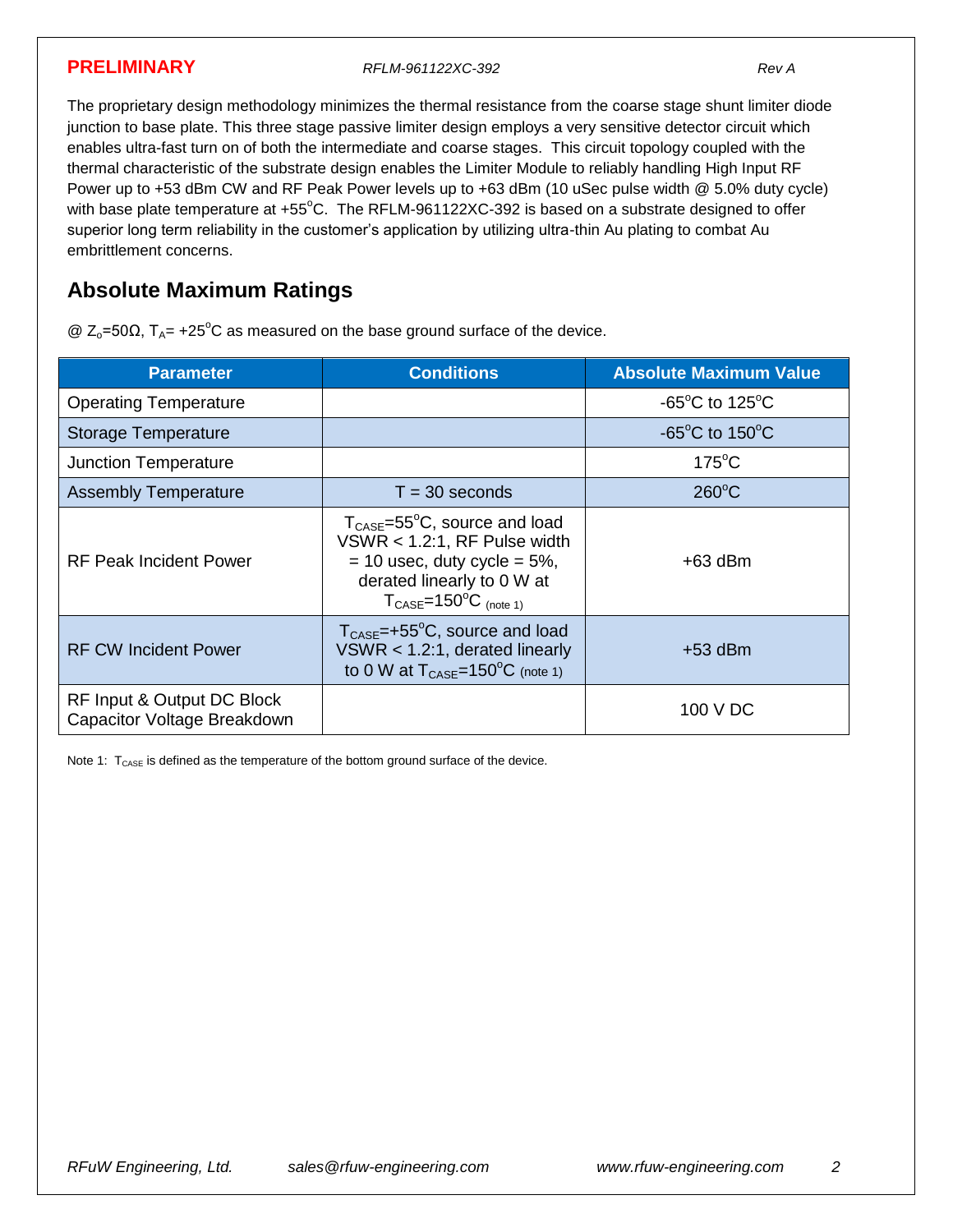## **RFLM-961122XC-392 Electrical Specifications**

 $@$  Z<sub>o</sub>=50Ω, TA= +25°C as measured on the base ground surface of the device.

| <b>Parameters</b>                                    | <b>Symbol</b>  | <b>Test Conditions</b>                                                                                | <b>Min</b><br><b>Value</b> | <b>Typ</b><br><b>Value</b> | <b>Max</b><br><b>Value</b> | <b>Units</b>          |
|------------------------------------------------------|----------------|-------------------------------------------------------------------------------------------------------|----------------------------|----------------------------|----------------------------|-----------------------|
| Frequency                                            | F              | 960 MHz $\leq$ F $\leq$ 1,215 MHz                                                                     | 960                        |                            | 1,215                      | <b>MHz</b>            |
| <b>Insertion Loss</b>                                | IL             | 960 MHz $\leq$ F $\leq$ 1,215 MHz, P <sub>in</sub> = -20dBm                                           |                            | 0.7                        | 0.9                        | dB                    |
| IL Rate of Change vs<br><b>Operating Temperature</b> | $\triangle$ IL | 960 MHz $\leq$ F $\leq$ 1,215 MHz,<br>Pin $\leq$ -20 dBm                                              |                            | 0.005                      |                            | $dB$ <sup>o</sup> $C$ |
| <b>Return Loss</b>                                   | <b>RL</b>      | 960 MHz $\leq$ F $\leq$ 1,215 MHz,<br>$Pin = -20dBm$                                                  | 15                         |                            |                            | dB                    |
| Input 1 dB Compression<br>Point                      | $IP_{1dB}$     | 960 MHz $\leq$ F $\leq$ 1,215 MHz                                                                     |                            | 11                         |                            | dBm                   |
| <b>Peak Incident Power</b>                           | $P_{inc(PK)}$  | RF Pulse = 10 usec, duty cycle = $5\%$<br>$T_{\text{case}} = +55^{\circ}$ C                           |                            |                            | $+63$                      | d <sub>Bm</sub>       |
| <b>CW Incident Power</b>                             | $P_{inc(CW)}$  | 960 MHz ≤ F ≤ 1,215 MHz;<br>$T_{\text{case}} = +55^{\circ}C$                                          |                            |                            | $+53$                      | dB <sub>m</sub>       |
| <b>Flat Leakage</b>                                  | FL.            | $P_{in}$ = +60 dBm, RF Pulse width = 1 us,<br>duty cycle = $1\%$                                      |                            |                            | 14                         | d <sub>Bm</sub>       |
| Spike Leakage                                        | <b>SL</b>      | $Pin = +60$ dBm, RF Pulse Width = 1 us,<br>duty cycle = $1\%$                                         |                            |                            | 0.5                        | erg                   |
| <b>Recovery Time</b>                                 | T <sub>R</sub> | 50% falling edge of RF Pulse to 1 dB IL,<br>Pin = $+63$ dBm peak, RF PW = 10 us,<br>duty cycle = $5%$ |                            | 1.0                        |                            | usec                  |

Notes: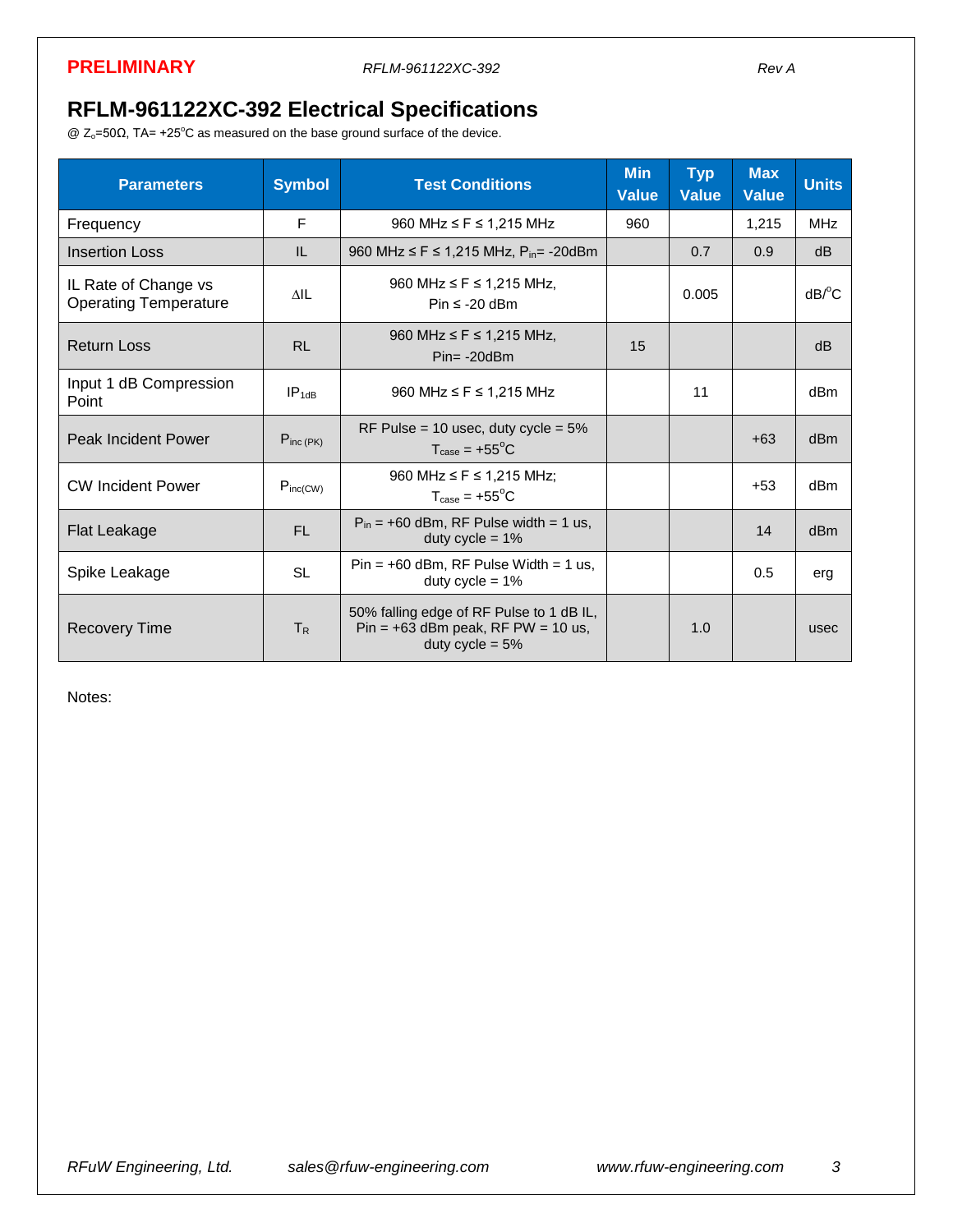#### **PRELIMINARY** *RFLM-961122XC-392 Rev A*

## **RFLM-961122XC-392 Typical Performance**

 $Z_0 = 50\Omega$ , T<sub>CASE</sub> = 25<sup>o</sup>C, PIN = -20 dBm as measured on the Ground Plane of the device.



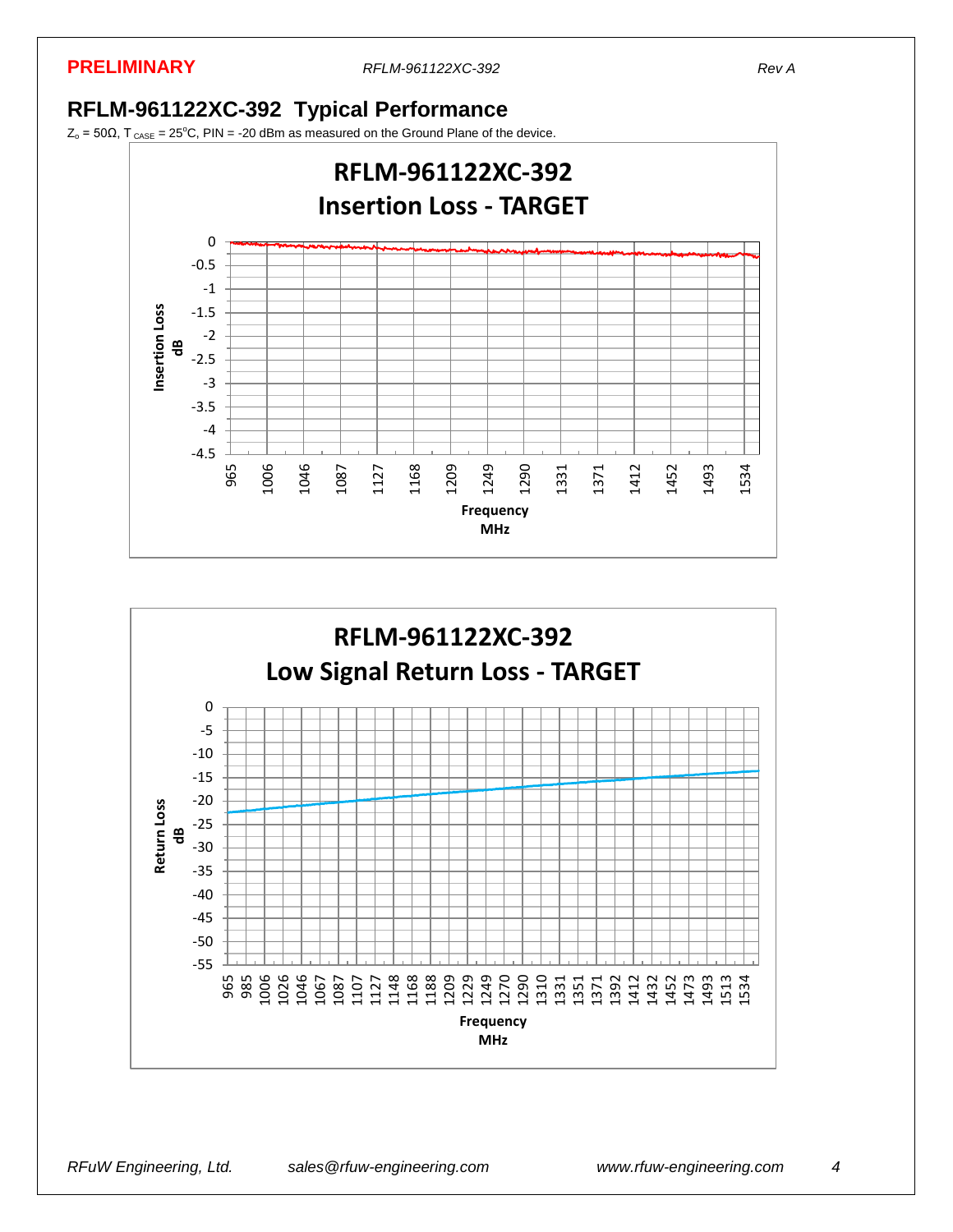#### **PRELIMINARY** *RFLM-961122XC-392 Rev A*

## **Assembly Instructions**

The RFLM-961122XC-392 may be attached to the printed circuit card using solder reflow procedures using either RoHS or Sn63/ Pb37 type solders per the Table and Temperature Profile Graph shown below:

| <b>Profile Parameter</b>                                                                      | <b>Sn-Pb Assembly Technique</b>                      | <b>RoHS Assembly Technique</b>                       |
|-----------------------------------------------------------------------------------------------|------------------------------------------------------|------------------------------------------------------|
| Average ramp-up rate $(T_L$ to $T_P$ )                                                        | $3^{\circ}$ C/sec (max)                              | $3^{\circ}$ C/sec (max)                              |
| Preheat<br>Temp Min $(T_{smin})$<br>Temp Max $(T_{\text{smax}})$<br>Time (min to max) $(t_s)$ | $100^{\circ}$ C<br>$150^{\circ}$ C<br>$60 - 120$ sec | $100^{\circ}$ C<br>$150^{\circ}$ C<br>$60 - 180$ sec |
| $T_{\rm smax}$ to $T_{\rm L}$<br>Ramp up Rate                                                 |                                                      | $3^{\circ}$ C/sec (max)                              |
| Peak Temp $(T_P)$                                                                             | $225^{\circ}$ C +0 $^{\circ}$ C / -5 $^{\circ}$ C    | $260^{\circ}$ C +0 $^{\circ}$ C / -5 $^{\circ}$ C    |
| Time within 5°C of Actual Peak<br>Temp $(T_P)$                                                | 10 to 30 sec                                         | 20 to 40 sec                                         |
| Time Maintained Above:<br>Temp $(T_L)$<br>Time $(t_L)$                                        | $183^{\circ}$ C<br>60 to 150 sec                     | $217^{\circ}$ C<br>60 to 150 sec                     |
| Ramp Down Rate                                                                                | $6^{\circ}$ C/sec (max)                              | $6^{\circ}$ C/sec (max)                              |
| Time $25^{\circ}$ C to T <sub>P</sub>                                                         | 6 minutes (max)                                      | 8 minutes (max)                                      |

## **Solder Re-Flow Time-Temperature Profile**

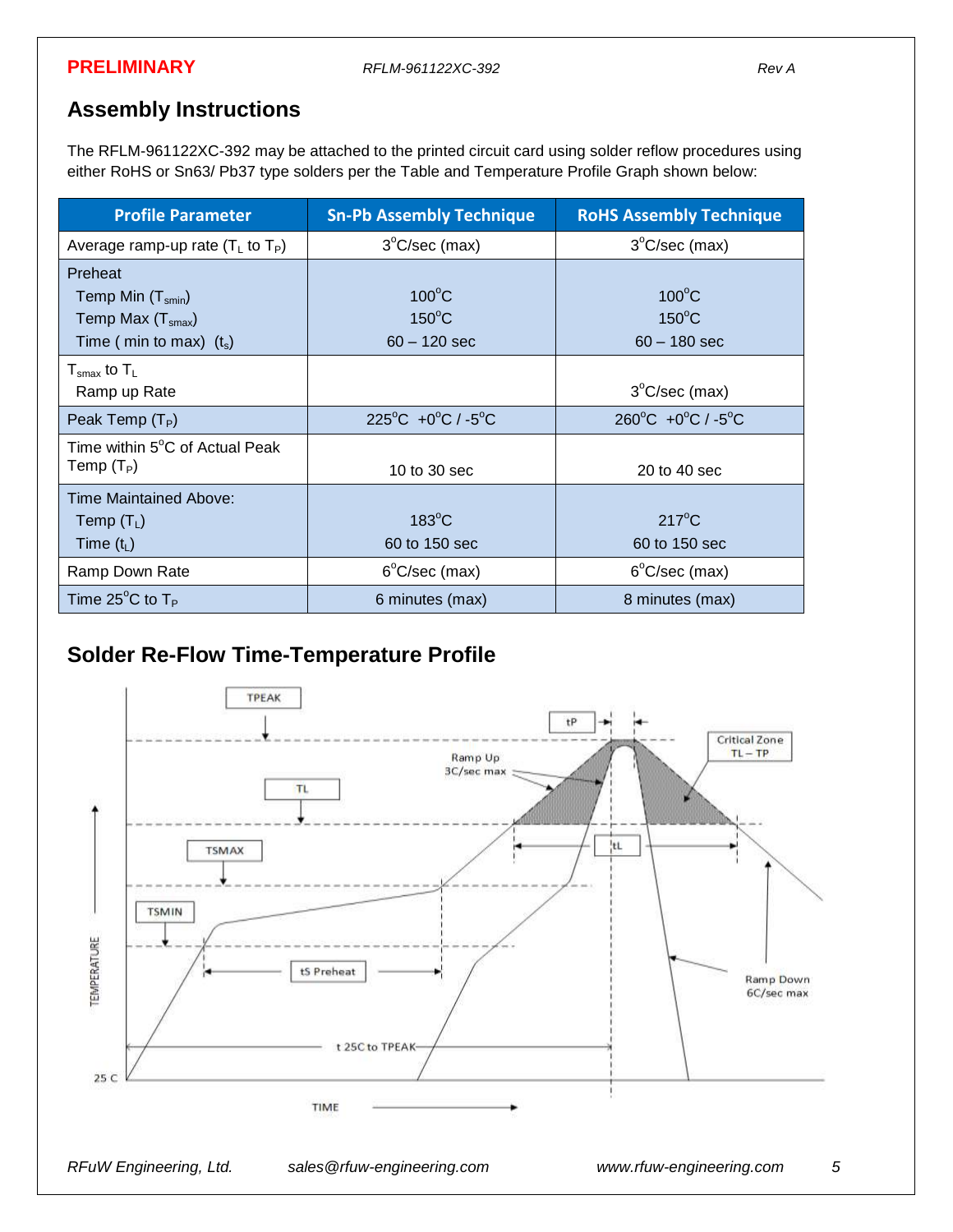

- power handling requirements.
- 2) Back side metallization is thin Au termination plating to combat Au embrittlement (Au plated over Cu).
- $3)$  Unit = mils

## **Thermal Design Considerations:**

The design of the RFLM-961122XC-392 Limiter Module permits the maximum efficiency in thermal management of the PIN Diodes while maintaining extremely high reliability. Optimum Limiter performance and reliability of the device can be achieved by the maintaining the base ground surface temperature of less than +55 $^{\circ}$ C.

There must be a minimal thermal and electrical resistance between the limiter module and ground. Adequate thermal management is required to maintain a Tic at less than  $+175^{\circ}$ C and thereby avoid adversely affecting the semiconductor reliability. Special care must be taken to assure that minimal voiding occurs in the solder connection to the PCB.